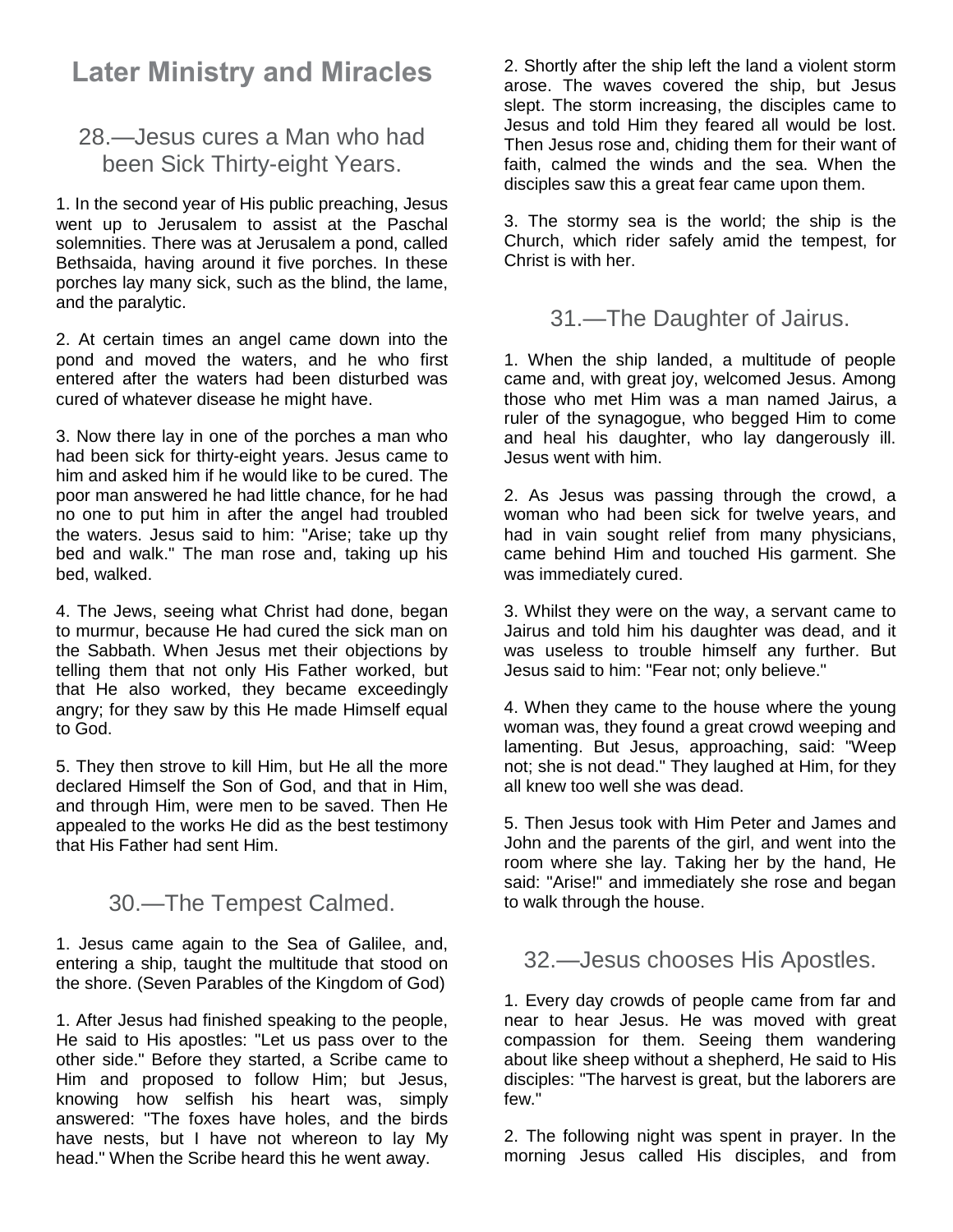amongst them chose twelve, whom He called *apostles*—that is, sent. Their names were Peter and Andrew, James and John, Philip and Bartholomew, Thomas and Matthew, James the Less and Thaddeus, Simon the Zealot and Judas Iscariot.

3. When Jesus had chosen them, He gave them power to heal the sick, to raise the dead, and to drive out devils. Then He sent them forth to preach, but forbade them to take anything with them but their staff. They were thus taught to put their trust in God, and not to hope for success through human means.

4. He moreover told them they must suffer for His sake—nay, that they would be scourged and put to death. "But," said He, "the disciple is not above the master; and if they do these things to Me, how much more to you?"

5. But He consoled them by the promise that He would be with them, and speak through them; and that those who heard them heard Him, and that those who despised them despised Him.

6. The apostles went forth two by two, preaching and driving out devils and healing the sick. Some time after this Jesus added seventy disciples, whose duties were to help the apostles, and go before Christ as the apostles had done.

7. The blessing which Our Lord gave by His doctrines was spread through His apostles, as the blessing given to Abraham long before descended to the sons of Jacob. As Gideon with his little band vanquished his enemies, so did the apostles with their staff change the face of society and subdue the world to the yoke of Christ.

#### 33.—John the Baptist Beheaded.

1. Herod, tetrarch of Galilee, had married Herodias, his brother's wife. John the Baptist came to him, and told him it was not lawful for him to have his brother's wife. When Herod heard this he became exceedingly angry, and cast John into prison, hoping thus to silence him.

2. Now it happened that Herod, on his birthday, gave a grand feast to the princes of Galilee. During the feast the daughter of Herodias danced for Herod and his court. The king was much pleased, and promised to give the young woman whatever she would ask, even to the half of his kingdom. He confirmed this promise with an oath.

3. The damsel hastened to her mother, who advised her to ask for the head of John the Baptist, that thus they might be revenged on him for what he had said. The daughter returned and asked for the head of John.

4. When Herod heard this he was very sad, but, because of his oath, he sent and had John beheaded. The head was placed upon a dish and brought to the young woman, who carried it to her mother.

5. Like John the Baptist, the saintly and fearless prophet Elias had presented himself, on a similar occasion, before King Achab. Like Herod, Achab also hated the truth, and strove to put the man of God to death, but failed.

#### 34.—The Miracles of the Loaves and Fishes.

1. About the time of the Pasch, the apostles returned from their first mission. Coming to Jesus, they told Him what they had done and what they had taught. Jesus then took them with Him, and they crossed the Sea of Galilee, and went into the desert. A great multitude followed them. When Jesus saw how many had come, He began to teach them and to heal their sick.

2. About the evening, the apostles proposed to send the multitude home, as they had nothing to give them to eat. Jesus asked what they had. The apostles answered, "Five loaves and two fishes."

3. Then Jesus commanded the people to sit down on the grass, and, having taken the loaves and the two fishes, blessed them and gave them to His apostles, who distributed them amongst the people. There were about five thousand men, besides the women and children, and yet there was enough for all. When they were done, twelve baskets of fragments were gathered up.

4. When the people saw this stupendous miracle they were filled with admiration, and wished to make Jesus their king. But He, knowing their design, hid Himself, and during the night passed with His disciples over to Capernaum.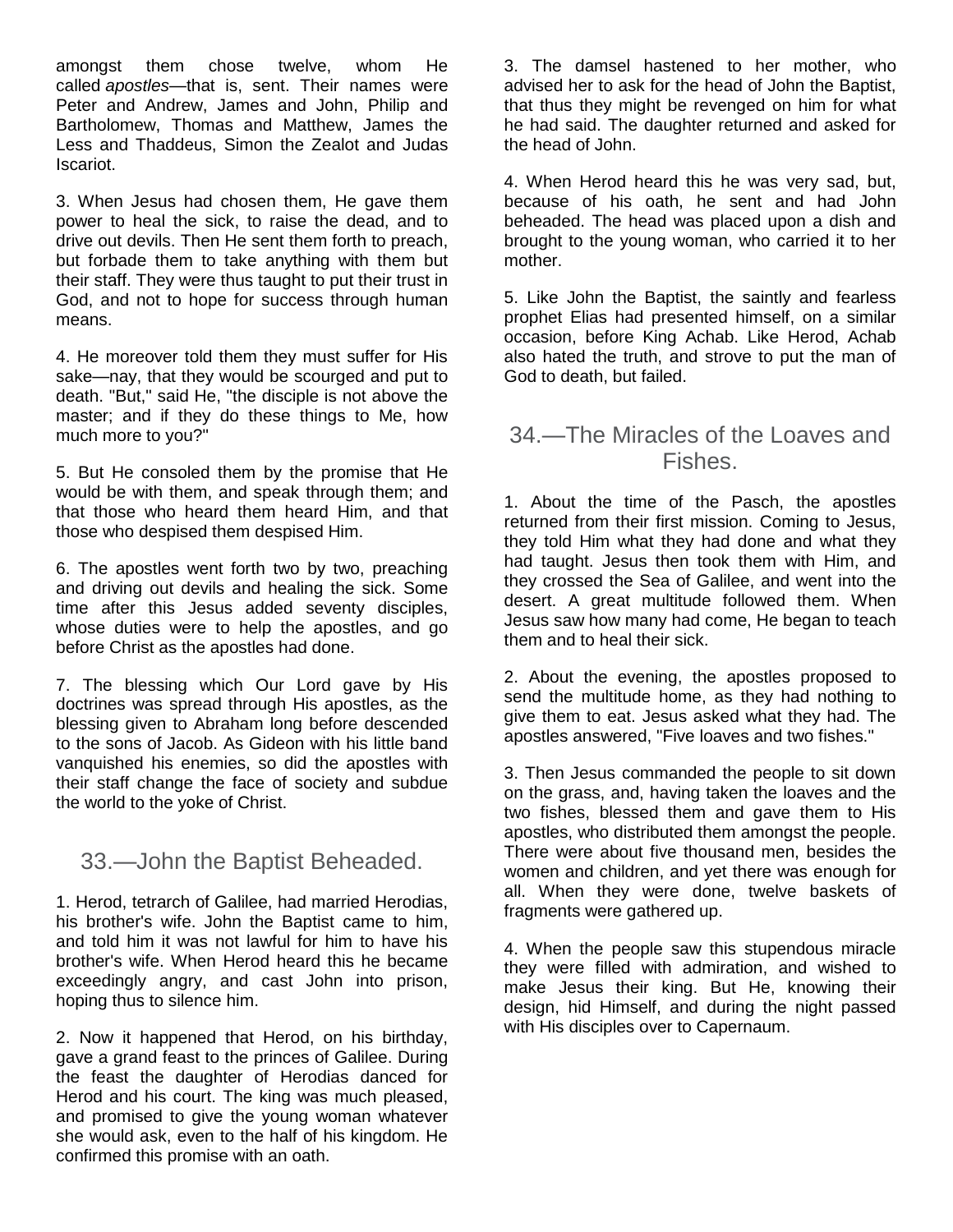## 35.—The Promise of the Blessed Sacrament.

1. The day after the miracle of the loaves and fishes, the people came to Jesus in the synagogue of Capernaum. When He saw how they came to Him, because they had eaten of the miraculous bread, He told them not to labor for perishable bread, but for that bread which never perished, and which He could give.

2. Then He told them that He was the living bread, and that this bread was His flesh. When the Jews heard this they were scandalized, and asked: "How could He give them His flesh to eat." But Jesus only repeated His former assertion in a stronger and more emphatic manner, and concluded with these clear and decided words: "Unless you eat the flesh of the Son of Man, and drink His blood, you shall not have life in you. *For My flesh is meat indeed, and My blood is drink indeed*."

3. Many of the disciples, when they heard these words, were very much troubled, and because they could not understand *how* Christ could give them His body to eat and His blood to drink, went away, and walked no more with Him.

4. But Jesus continued to affirm this incomprehensible mystery all the more, and at last turned to Peter, and asked him if he would also go away. But Peter, who could understand the doctrine no better than the others, declared he would not, but would believe it; not that he understood it, but because Jesus Christ had said it, and "He had the words of eternal life."

5. As the manna fell from heaven to support the Israelites in the desert, so is the Blessed Sacrament daily present upon our altars to feed and nourish the soul in the battle of life.

## 36.—The Woman of Canaan.

1. Jesus went into the country of Tyre and Sidon, and a pagan woman of Canaan came to Him, asking Him to cure her daughter, who was possessed by a devil. But Jesus made her no answer. The woman continued to urge her request until the disciples thought of putting her away, but Jesus forbade them.

2. The woman coming near, adored Jesus, when He said to her, "It is not good to give the bread of the children to the dogs." But she answered, °The whelps sometimes eat the crumbs that fall from the

tables of their masters." When Jesus heard this He was much struck with her faith, and cured her daughter.

Jesus found faith among the pagans of Sidon, as, on a former ma= don, Jonas had found it among the pagans of Nineveh.

## 37.—The Primacy conferred on Peter. [A.D. 32]

1. Jesus came to the city of Caesarea Philippi, and that He might try His apostles, asked what the people generally thought of Him. The apostles answered there was great difference of opinion; some taking Him for Elias, some for Moses, and some thought He was a prophet. Then Jesus asked them what was their own opinion on the matter. Peter answered in the name of all: "Thou art Christ, the Son of the living God."

2. When Jesus heard this unqualified acknowledgment of His divinity, He said to Peter: "Blessed art thou, Simon Bar-Jonah. Thou art Peter, and upon this rock I will build My Church, and the gates of hell shall not prevail against her. I will give to thee the keys of the kingdom of heaven, and whatsoever thou shalt bind on earth shall be bound also in heaven; and whatsoever thou shalt loose upon earth shall be loosed also in heaven."

3. Peter was thus the first of the apostles who made a public profession of the divinity of Jesus Christ, and, for his faith, Jesus made him the chief among the apostles, and the future visible head of the Church. For eighteen hundred years, the Popes, who are the legitimate successors of St. Peter, have been placed at the head of the Christian world.

#### 38.—The Transfiguration.

1. After six days, Jesus took Peter and James and John with Him up into a mountain. There he was transfigured before them. His face shone as the sun, and His garments became white as snow. Moses and Elias also appeared, and began to talk with Him.

2. When the apostles saw the ravishing beauty of Christ's person, they proposed, in their joy, to build three tabernacles: one for Him, one for Moses, and one for Elias. Whilst they were speaking a voice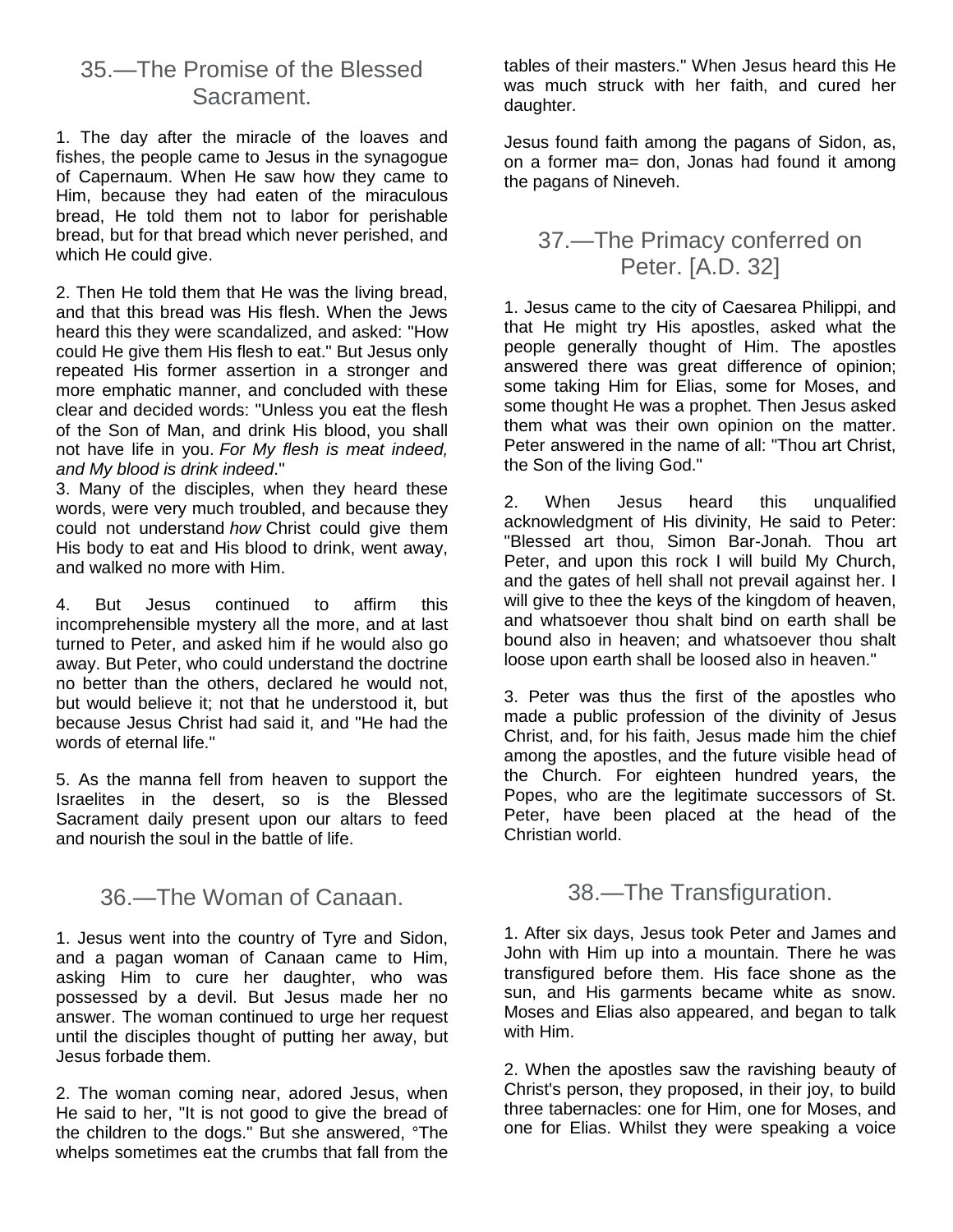from heaven cried out, "This is My beloved Son: hear ye Him!"

3. At these words the apostles fell flat on the ground, nor did they look up until Jesus came and bade them rise. When they lifted up their eyes they saw no one but Jesus, who commanded them to tell the vision to no one till after He had risen from the dead.

4. Jesus, transfigured, appeared between the two greatest men of the Old Law—Moses, the lawgiver, and Elias, the miracle-worker. In His glory He infinitely surpassed both the one and the other, proving clearly that He was the center of majesty as well as the origin of power, both in the Jewish and Christian dispensation.

#### 39.—Jesus the Friend of Children.— Scandal.

1. One day, after teaching, Jesus sat down to rest, when the women brought their children to Him, that He might bless them. The apostles, anxious to spare Him, strove to keep beak the crowd; but Jesus said to then, "Suffer little children to come to Me, for in their innocence they are like the angels in heaven." Then Jesus laid His hands upon the heads of the children and blessed them.

2. On another occasion the apostles asked Jesus who was the greatest in heaven. He called a little child, and, placing it in their midst, said, "That to become great in heaven, we must on earth become innocent and humble as children."

3. It was on this occasion Christ pronounced a woe upon those who scandalized the young, or led them into sin; and the reason He gave was, "their angels were ever before the face of God."

As Tobias was protected by an angel, so have we angels to guard us, though with the eyes of the body we cannot see them.

## 41.—The Power of the Keys given to the Apostles.

1. At the time St. Peter made his glorious profession of faith in the divinity of Christ, he received, besides the primacy in the Church, a special power of binding and loosing on earth. About the period we are writing, Jesus extended the same power to the other apostles.

2. The words in which this power was conferred were as follows: "Amen, I say to you, whatsoever you shall bind upon earth shall be bound also in heaven; and whatsoever you shall loose on earth shall be loosed also in heaven." And in order that there might be no doubt as to the authority of the apostles when they went forth to preach, Christ added: "He that hears you hears Me; and he that despises you despises Me."

#### 43.—Mary and Martha.

1. After this Jesus came to a town called Bethany. Here a woman, named Martha, received Him into her house. Martha gave herself much trouble, arranging and fixing the house, that she might show her respect for her guest; but her sister Mary went and sat down at the feet of Jesus, and listened to His words.

2. When Martha saw that Mary left all the care of the house to her, she came to Jesus and requested Him to speak to her sister, that she might help her. But Jesus told Martha not to trouble herself about many things—*one thing was necessary;* and, as Mary had chosen the better part, He would not disturb her.

**Questions to Consider :** 43.—What is said of Martha? What is said of Mary? Whose conduct was preferred?

## 44.—The Lord's Prayer.

1. One day, after Jesus had been praying in a retired spot, one of His disciples came to Him, and asked Him to teach them to pray, as John had taught his disciples. Jesus said: "When you pray, say: Our Father, who art in heaven; hallowed be Thy name; Thy kingdom come; Thy will be done on earth as it is in heaven. Give us this day our daily bread; and forgive us our trespasses, as we forgive those who trespass against us. And lead us not into temptation, but deliver us from evil. Amen."

2. Jesus said besides, "Come to Me, all you that labor and are heavy ladened, and I will refresh you. My yoke is sweet, and My burden is light. Learn of Me, because I am meek and humble of heart."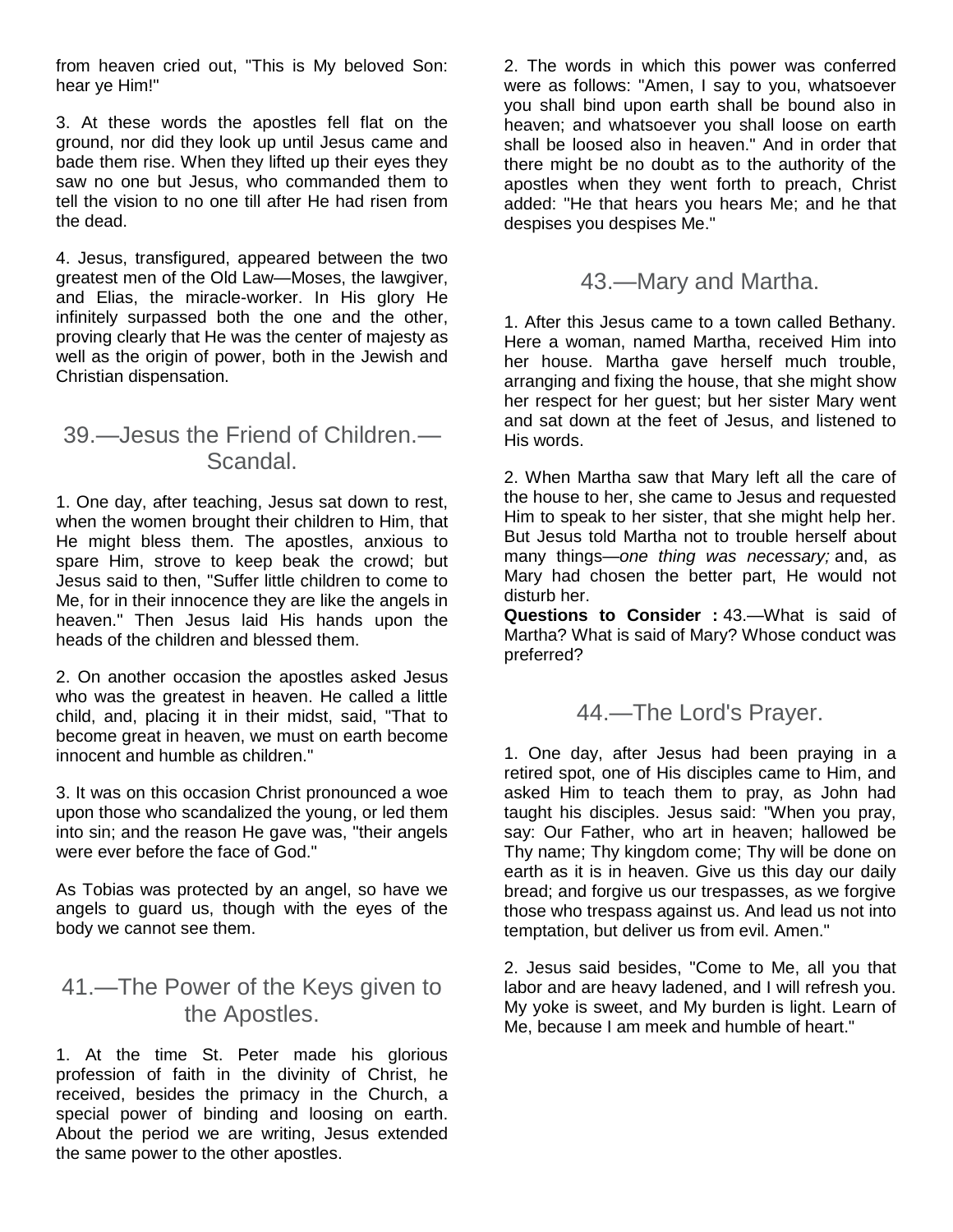## 48.—The Cure of the Man Born Blind.

1. Whilst Jesus was celebrating the feast of Tabernacles. He went out from the Temple on the Sabbath day. He met a man who had been blind from his birth. The disciples asked if it was because of any fault in the blind man himself, or in his parents, that he had been born blind. Jesus answered that the blindness was neither because of any fault in the man, nor in his parents, but simply to manifest the works of God.

2. Jesus spat on the ground and made clay, and spread the clay on the eyes of the blind man. Then He bade him go and wash in the pool of Siloe. The blind man went, washed, and returned seeing.

3. When those who had formerly known him saw him, they were confounded, and took him to the Pharisees. They asked him how he had been cured. He told them. When they heard how Jesus had cured him on the Sabbath, some said He was God, and some said He was a sinner, whilst others said, "A sinner cannot do such miracles; "and there was a division.

4. There were some also who would not believe the man had been blind; so they sent for his parents, who testified that he had been born blind, and that it was their son. When the blind man began to reason, and to show that none but God could restore sight to the blind, the Pharisees became very angry, and cast him out.

5. Some time after this Jesus met him, and asked him if he believed in the Son of God. When, to his question, Jesus told him He was the Son of God, the man who had been blind fell on his knees and adored Jesus, saying: "Lord, I believe."

6. In this miracle we have a remarkable fulfilment of the words of the prophet Isaiah concerning Christ, that in His time "the eyes of the blind should be opened." Such a miracle could only be done by God; hence the anger and rage of unbelieving Pharisees when they could neither disprove nor gainsay the cure of the man who had been born blind.

**Questions to Consider :** 48.—What is said of the blind man? How was he cured? How did the Pharisees act? Who were called? What was done to the blind man? Why? What happened to him afterwards?

## 51.—The Rich Young Man.

1. A rich young man came to Jesus and asked what he must do to be saved. Jesus bade him keep the commandments. But the young man, hesitating, asked, "What commandments?" Jesus said: "gill not, steal not, neither shalt thou bear false witness. Honor thy father and thy mother." The young man, hearing this, answered he had kept all these from his youth.

2. Jesus then turned to him and said: "If you will be perfect, sell all you have and give it to the poor, and come and follow Me." But the young man went away sorrowful. When he had gone, Jesus turned to His disciples and remarked how difficult it was for a rich man to part with his wealth, and very few of them would enter heaven.

53.—The Resurrection of Lazarus.

1. Whilst Jesus was assisting at the feast of the dedication of the Temple, He openly taught that He and the Father were one. When the Jews heard this, and saw that He thus made Himself equal to God, they became very angry, and determined to stone Him. But hearing of their intentions, Jesus quietly left Jerusalem and went into the country about the Jordan. There He received a message from the two sisters Mary and Martha, of Bethany, telling him their brother Lazarus was very sick.

2. But He remained two days longer, remarking to His disciples that Lazarus was dead. When He came to Bethany Martha met Him, and complained that He had been so slow; but Jesus bade her have courage, for her brother would again come to life.

3. Martha called Mary, who was at home weeping. She rose and hastened to meet Jesus, who was yet outside the town, end, casting herself at His feet, said: "Lord, if you had been here, my brother had not died."

4. When Jesus saw her weeping, and saw the other Jews who accompanied her also weeping, He asked where they had laid Lazarus. They brought Him to the sepulchre. He commanded them to take away the stone that lay over the door; then He lifted up His eyes to heaven, and praying, cried out: "Lazarus, come forth." Immediately Lazarus rose and came forth from the grave, bound in the napkins and grave-clothes in which he had been buried. Many of the Jews believed in Jesus, but others went and told the chief priests and Pharisees what had happened.